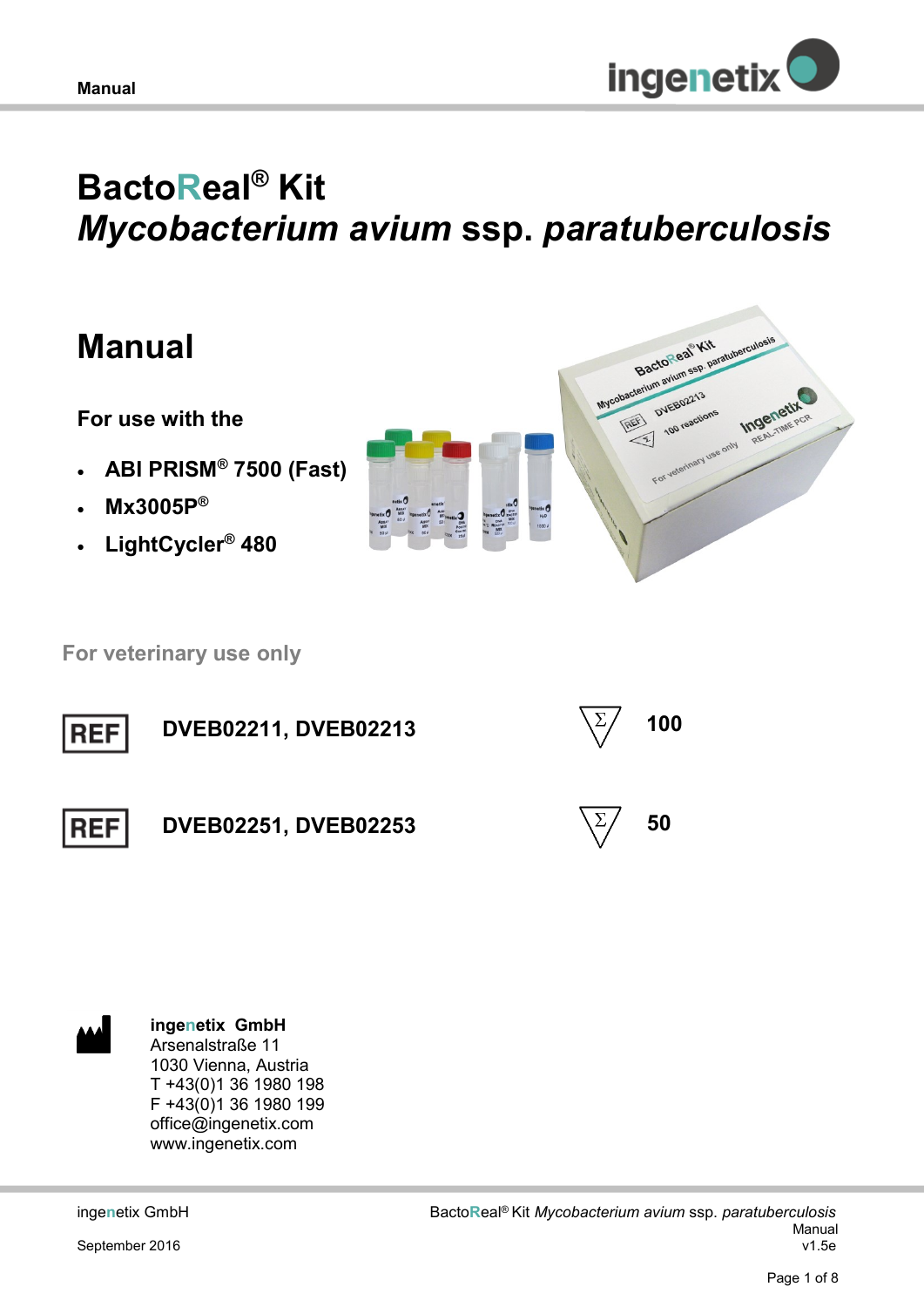

# Index

| 5.1. BactoReal® Kit Mycobacterium avium ssp. paratuberculosis order no. DVEB02211 or DVEB02251 4  |
|---------------------------------------------------------------------------------------------------|
| 5.2. BactoReal® Kit Mycobacterium avium ssp. paratuberculosis order no. DVEB02213 or DVEB02253  4 |
|                                                                                                   |
|                                                                                                   |
|                                                                                                   |
|                                                                                                   |
|                                                                                                   |
|                                                                                                   |
|                                                                                                   |
|                                                                                                   |
|                                                                                                   |
|                                                                                                   |
|                                                                                                   |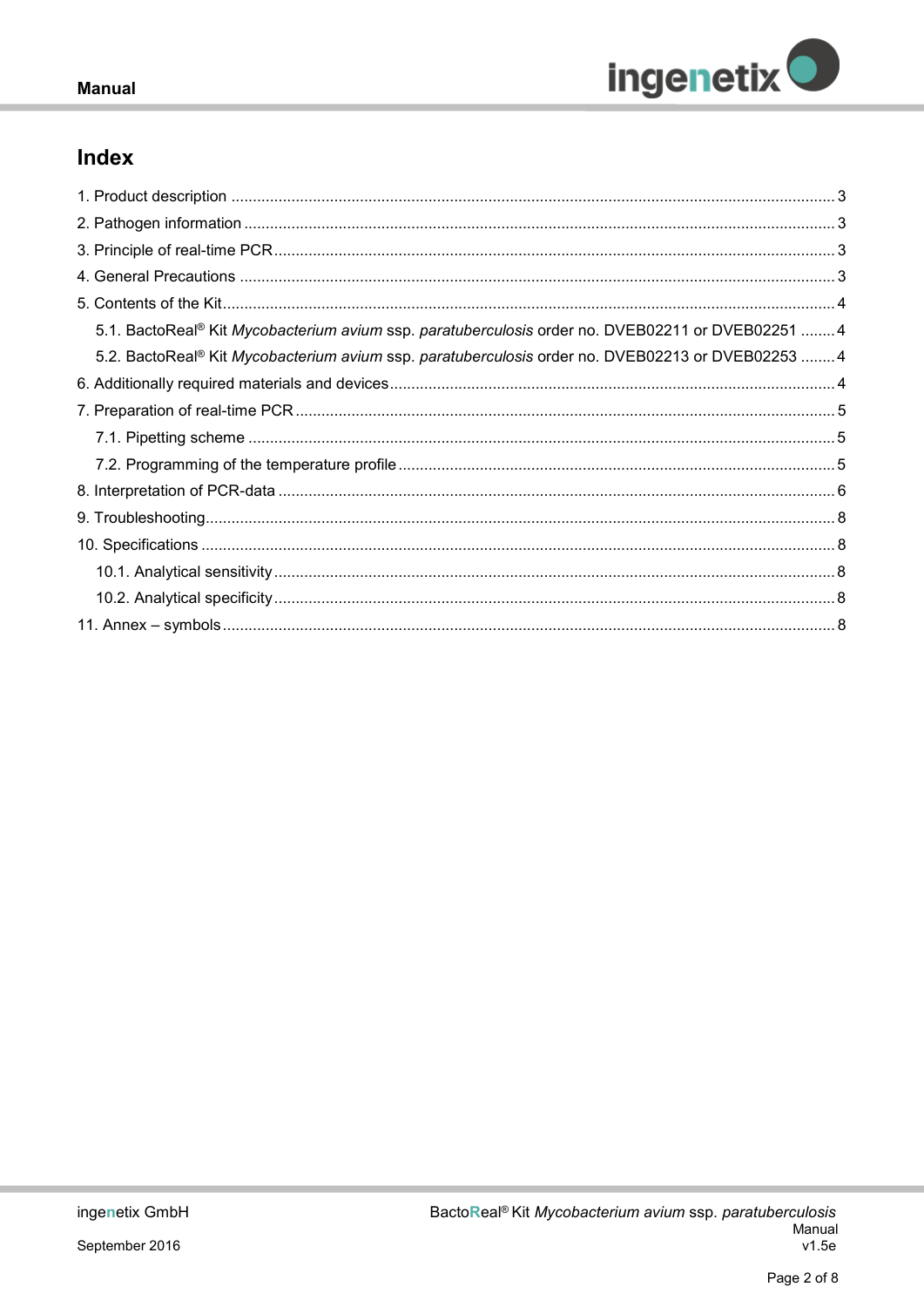

# <span id="page-2-0"></span>**1. Product description**

Bacto**R**eal® Kit *Mycobacterium avium* ssp. *paratuberculosis* is a real-time PCR assay for detection of *M. avium* ssp. *paratuberculosis* (MAP) DNA. This test was developed and validated for the ABI PRISM® 7500 (Fast) instrument (Life Technologies), LightCycler® 480 (Roche) and Mx3005P® (Agilent), but is also suitable for other real-time PCR instruments. This test allows the rapid and sensitive detection of DNA of *M. avium* ssp. *paratuberculosis* purified from fecal samples, milk or tissues (e.g. with the QIAamp DNA Mini Kit extraction methods).

Bacto**R**eal® Kit *Mycobacterium avium* ssp. *paratuberculosis* detects the insertion sequence IS900 of *M. avium* ssp. *paratuberculosis*. A probe-specific amplification-curve at 530 nm (FAM channel) indicates the amplification of MAP specific DNA.

An internal positive control system for detection in VIC/HEX channel, (554 nm, order no. DVEB02211 or DVEB02251) or Cy5 channel (667 nm; order no. DVEB02213 or DVEB02253) excludes false-negative interpretation of results due to inhibition of real-time PCR (see 8. Interpretation of PCR-data).

When using PCR-platforms not validated by inge**n**etix, an evaluation of the multiplex-PCR is recommended. Please be aware that some PCR-platforms have to be calibrated with the corresponding dye before performing multiplex-PCR.

Bacto**R**eal®, Myco**R**eal, Paro**R**eal and Viro**R**eal® Kits are optimized to run under the same thermal cycling conditions. RNA and DNA material can be analysed in one run.

# <span id="page-2-1"></span>**2. Pathogen information**

*Mycobacterium avium* ssp. *paratuberculosis* (MAP) causes Johne's disease, a chronic gastroenteritis affecting primarily ruminants and many other species. This disease is one of the most widespread and economically important diseases of ruminants. It has a relatively long incubation period which is characterized by the excretion of MAP in faeces for months and years before first clinical symptoms develop.

#### **References:**

Harris, N.B. and Barletta, R.G. 2001. *Mycobacterium avium* subsp. *paratuberculosis* in veterinary medicine. Clin. Microbiol. Rev. 14:489-506.

# <span id="page-2-2"></span>**3. Principle of real-time PCR**

A specific DNA sequence of the pathogen genome is amplified and the generated PCR-product is detected by an oligonucleotide-probe labelled with a fluorescent dye. This technology allows for a sequence-specific detection of PCR amplificates.

#### <span id="page-2-3"></span>**4. General Precautions**

The user should always pay attention to the following:

- Always include a negative control per PCR-run (water instead of sample).
- Optional: for valid interpretation of results, a negative control should be included during DNA-extraction (for example extraction of water instead of sample material), in order to exclude false-positive results due to contamination with MAP DNA during extraction.
- Be careful when handling the positive control.
- Store and extract positive material (specimens, controls and amplicons) separately from all other reagents and add it to the reaction mix in a spatially separated workspace.
- Periodically decontaminate benches and devices.
- Use sterile pipette tips with filters.
- Thaw all components thoroughly at room temperature before starting an assay. When thawed, mix the components and centrifuge briefly.
- For MSDS, see www.ingenetix.com.

September 2016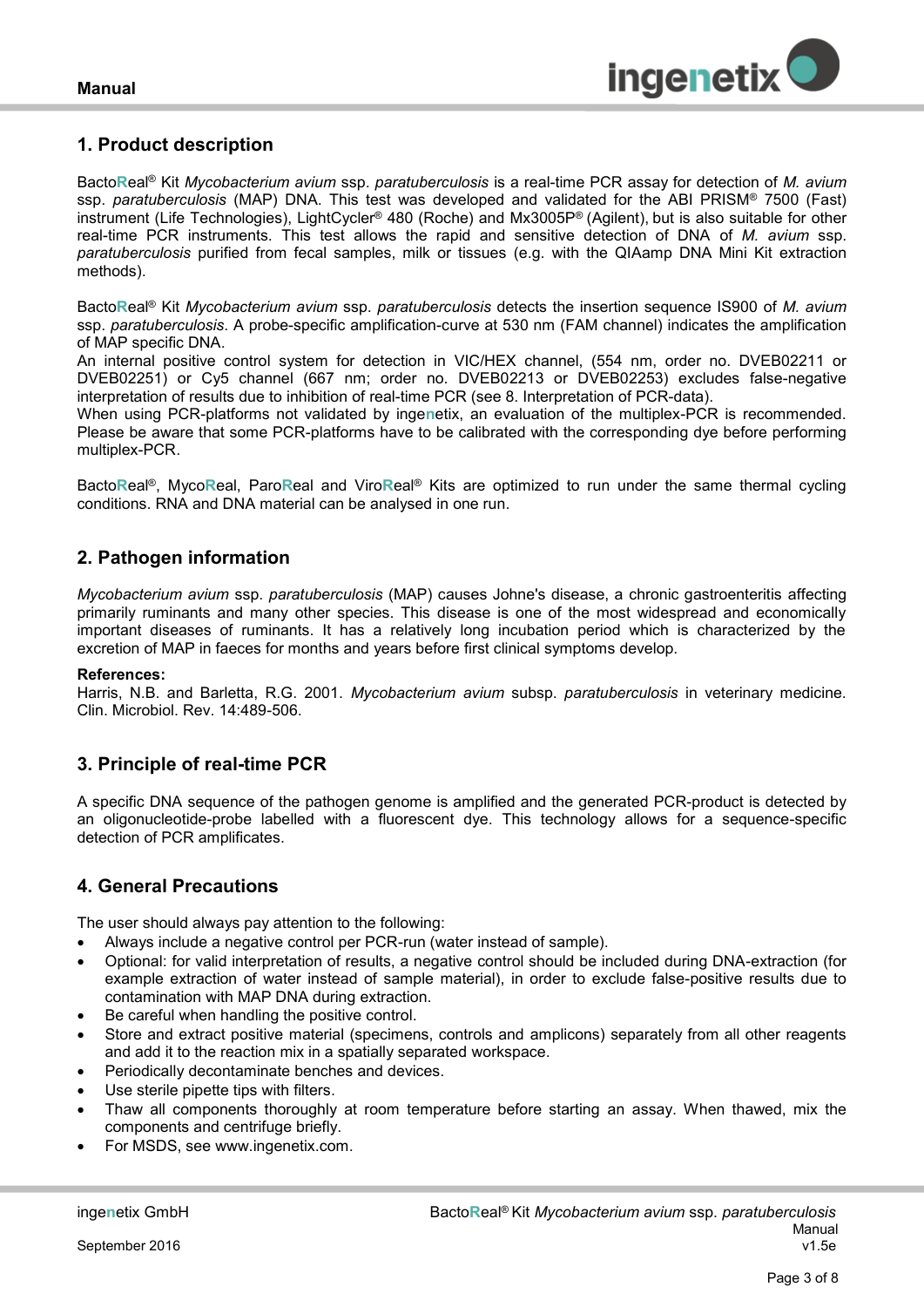

# <span id="page-3-0"></span>**5. Contents of the Kit**

#### <span id="page-3-1"></span>**5.1. BactoReal® Kit** *Mycobacterium avium* **ssp.** *paratuberculosis* **order no. DVEB02211 or DVEB02251**

| Labelling                                                               | Content                                                    | Amount             |                                  | <b>Storage</b>                                   |  |
|-------------------------------------------------------------------------|------------------------------------------------------------|--------------------|----------------------------------|--------------------------------------------------|--|
|                                                                         |                                                            | <b>DVEB02211</b>   | <b>DVEB02251</b>                 |                                                  |  |
| Mycobacterium avium ssp. paratuberculosis<br>Assay Mix (green cap)      | Primer and probe (FAM)<br>for detection of MAP             | $2 \times 50$ µl   | $1 \times 50 \text{ µ}$          | $-20^{\circ}$ C                                  |  |
| CR-1 Assay Mix (yellow cap)                                             | Primer, probe (VIC/HEX) and<br>target for detection of IPC | $2 \times 50$ µl   | $1 \times 50$ µ                  | $-20^{\circ}$ C                                  |  |
| Mycobacterium avium ssp. paratuberculosis<br>Positive Control (red cap) | Control-DNA<br>$($ ~ 10,000 target copies/ $\mu$ I)        | $1 \times 25$ µl   | $1 \times 25$ µ                  | $-20^{\circ}$ C                                  |  |
| DNA Reaction Mix (white cap)#                                           | <b>Reaction Mix</b>                                        | $2 \times 500$ µl  | $1 \times 500$ µl                | -20°C until first<br>use, then at $+4^{\circ}$ C |  |
| Water (blue cap)                                                        | Water                                                      | $1 \times 1000$ µl | $1 \times 1000 \,\mathrm{\upmu}$ | -20 $^{\circ}$ C to +4 $^{\circ}$ C              |  |
| $\sim$ $\sim$<br>.                                                      | $\cdots$                                                   |                    |                                  |                                                  |  |

#DNA Reaction Mix contains uracil-N glycosylase (UNG)

#### <span id="page-3-2"></span>**5.2. BactoReal® Kit** *Mycobacterium avium* **ssp.** *paratuberculosis* **order no. DVEB02213 or DVEB02253**

| Labelling                                                               | <b>Content</b>                                         | Amount              |                         | <b>Storage</b>                                   |
|-------------------------------------------------------------------------|--------------------------------------------------------|---------------------|-------------------------|--------------------------------------------------|
|                                                                         |                                                        | <b>DVEB02213</b>    | <b>DVEB02253</b>        |                                                  |
| Mycobacterium avium ssp. paratuberculosis<br>Assay Mix (green cap)      | Primer and probe (FAM)<br>for detection of MAP         | $2 \times 50$ µ     | $1 \times 50 \mu$       | -20 $^{\circ}$ C                                 |
| CR-3 Assay Mix (yellow cap)                                             | Primer, probe (Cy5) and<br>target for detection of IPC | $2 \times 50$ µl    | $1 \times 50 \text{ µ}$ | -20 $^{\circ}$ C                                 |
| Mycobacterium avium ssp. paratuberculosis<br>Positive Control (red cap) | Control-DNA<br>$($ ~ 10,000 target copies/µl)          | $1 \times 25$ µ     | $1 \times 25$ µ         | -20°C                                            |
| DNA Reaction Mix (white cap) $#$                                        | <b>Reaction Mix</b>                                    | $2 \times 500$ µl   | $1 \times 500$ µl       | -20°C until first<br>use, then at $+4^{\circ}$ C |
| Water (blue cap)                                                        | Water                                                  | $1 \times 1000 \mu$ | $1 \times 1000 \mu$     | -20 $^{\circ}$ C to +4 $^{\circ}$ C              |

#DNA Reaction Mix contains uracil-N glycosylase (UNG)

The components of Bacto**R**eal® Kit *Mycobacterium avium* ssp. *paratuberculosis* are stable until the expiry date stated on the label. Repeated thawing and freezing should be avoided. Please protect kit components from light.

# <span id="page-3-3"></span>**6. Additionally required materials and devices**

- Reagents and devices for DNA-extraction
- PCR-grade water
- Disposable powder-free gloves
- Pipettes (adjustable)
- Sterile pipette tips with filters
- Vortex mixer
- Desktop centrifuge with rotor for 2 ml reaction tubes
- Real-time PCR instrument which is able to detect and differentiate fluorescence in FAM and VIC/HEX or Cy5 channel
- Appropriate 96 well reaction plates or reaction tubes with corresponding (optical) closing material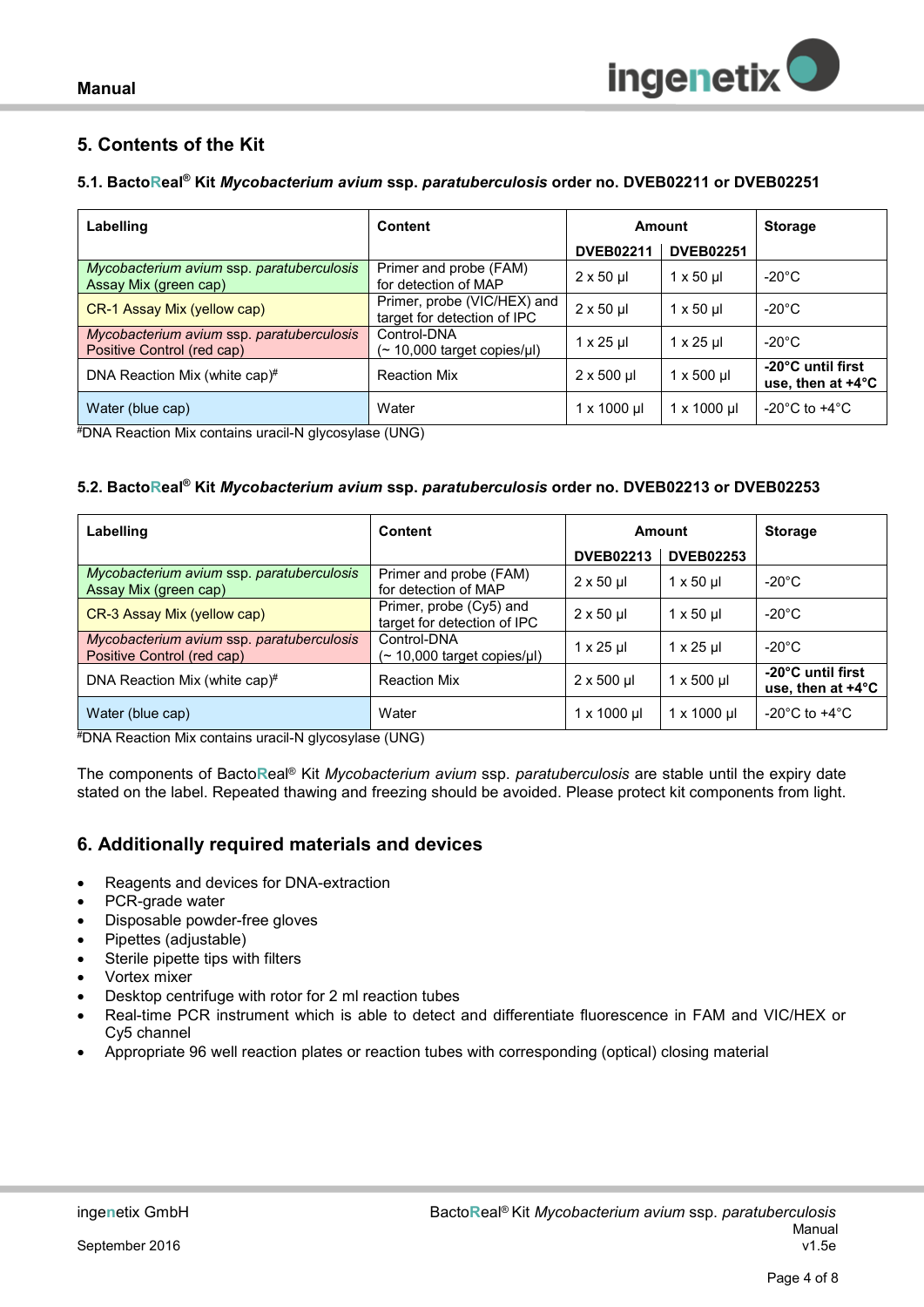

# <span id="page-4-0"></span>**7. Preparation of real-time PCR**

Please make sure that at least one negative control (water, blue cap), as well as one positive control (red cap) and one extraction negative control (optional, recommended) are included per PCR run.

Inge**n**etix highly recommends performing PCR analyses in duplicates, which increases the probability of detection of the pathogen and facilitates interpretation of results*.*

#### <span id="page-4-1"></span>**7.1. Pipetting scheme**

|                                  |                                                     | Per sample   |  |  |
|----------------------------------|-----------------------------------------------------|--------------|--|--|
| <b>Preparation of Master Mix</b> | Water*                                              | $3.0$ $\mu$  |  |  |
| (mix well)                       | DNA Reaction Mix (2x)                               | $10.0$ $\mu$ |  |  |
|                                  | Mycobacterium avium ssp. paratuberculosis Assay Mix | $1.0$ µl     |  |  |
| <b>CR Assay Mix</b>              |                                                     |              |  |  |
|                                  | <b>Total volume Master Mix</b>                      | $15.0$ µl    |  |  |
|                                  |                                                     |              |  |  |
|                                  | Master Mix                                          | $15.0$ µl    |  |  |
| <b>Preparation of PCR</b>        | Sample*                                             | $5.0 \mu$    |  |  |
|                                  | <b>Total volume</b>                                 | $20.0$ $\mu$ |  |  |

\*1-8  $\mu$ l of the sample can be used. When using an amount other than 5  $\mu$ l of the sample, the amount of H<sub>2</sub>O has to be changed accordingly.

**Positive Control:** As positive control please use 1 µl of the *Mycobacterium avium* ssp. *paratuberculosis* Positive Control  $+$  4 µl of H<sub>2</sub>O.

Optional: a 1:10 dilution of the positive control can be used and defined as second standard value (approx. 1000 target copies/µl).

#### <span id="page-4-2"></span>**7.2. Programming of the temperature profile**

Please find further information on programming the real-time PCR instrument in the respective operator's manual. Please be aware that some PCR-platforms have to be calibrated with the corresponding dye before performing multiplex-PCR.

**Select dyes:** FAM-TAMRA for detection of *Mycobacterium avium* ssp. *paratuberculosis* Cy5-NONE (CR-3 Assay Mix) **or** VIC-TAMRA (CR-1 Assay Mix) for detection of IPC

**Select reference dye (passive reference)**: ROX

**Sample Volume:** 20 µl

| <b>Temperature Profile:</b> |  |
|-----------------------------|--|
|-----------------------------|--|

| Program 1<br>Cycles: 1<br>Analysis: None | Program 2<br>Cycles: 1<br>Analysis: None | Program 3<br>Cycles: 45<br>Analysis: Quantification<br>Acquisition at 60° | For ABI PRISM® 7500:<br>Ramp speed: Without "fast cycling" parameter                                           |
|------------------------------------------|------------------------------------------|---------------------------------------------------------------------------|----------------------------------------------------------------------------------------------------------------|
| $50^{\circ}$ C<br>$2 \text{ min}^*$      | $95^{\circ}$ C<br>20 sec                 | $95^{\circ}$ C<br>5 sec<br>$60^{\circ}$ C<br>1 min                        | For LightCycler <sup>®</sup> 480 instrument:<br>Detection format: 2 Color Hydrolysis Probe<br>(dyes see above) |

**\*Note:** If viral RNA should be also detected in the same PCR run, program 1 has to be prolonged to 15 min at 50°C. This temperature profile can be used for all Bacto**R**eal®, Myco**R**eal, Paro**R**eal and Viro**R**eal® kits for the detection of DNA or RNA.

September 2016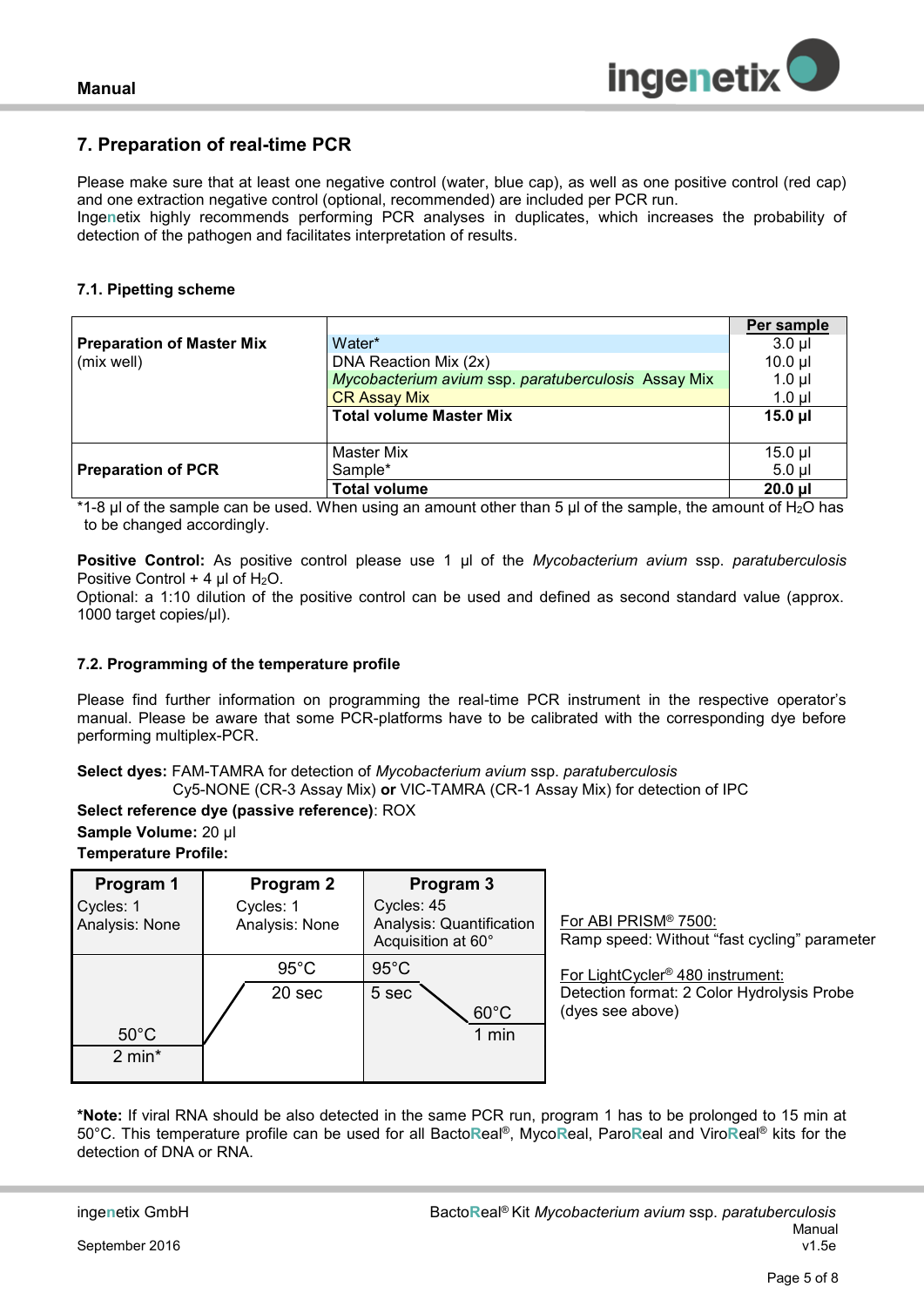

# <span id="page-5-0"></span>**8. Interpretation of PCR-data**

Examples for interpretation of positive reactions are shown in the amplification plots below.

| For a valid interpretation, the following criteria must be fulfilled: |  |  |
|-----------------------------------------------------------------------|--|--|
|                                                                       |  |  |

|                                               | Ct/Cp (FAM channel)<br><b>MAP target</b> | Ct/Cp<br><b>IPC</b> target | Interpretation |
|-----------------------------------------------|------------------------------------------|----------------------------|----------------|
| Negative control                              | <b>Negative</b>                          | $36.0 \pm 2$               | Valid          |
| Positive control (undiluted, 1 µl/PCR)        | 28.0-31.0                                | $36.0 \pm 2$               | Valid          |
| Or: positive control (1:10 diluted, 1 µl/PCR) | $31.0 - 34.0$                            | $36.0 \pm 2$               | Valid          |
| Extraction negative control (optional)        | Negative                                 | $36.0 + 2$                 | Valid          |
| Negative sample                               | Negative                                 | $36.0 + 2$                 | Valid          |
| Positive sample                               | Positive                                 | Positive/Negative          | Valid          |

#### **For analysis of PCR data please proceed as follows:**

For analysis of PCR results gained with Bacto**R**eal® Kit *Mycobacterium avium* ssp. *paratuberculosis* please select fluorescence display options FAM channel for the MAP target and VIC/HEX channel (order no. DVEB02211, DVEB02251) or Cy5 channel (order no. DVEB02213, DVEB02253) for the internal positive control target. Samples with a positive Cp or Ct-value are considered positive. Please also check the presence of amplification-curves manually.

#### **Once the analysis is completed, the following results are possible:**

#### **1. Signal in FAM channel:**

→ DNA of *Mycobacterium avium* ssp. *paratuberculosis* (MAP) was amplified. The sample has to be interpreted as positive. MAP DNA can lead to a reduced or absent fluorescence signal of the internal positive control (competition of PCR).

#### **2. No signal in FAM channel:**

 $\rightarrow$  No MAP DNA is detectable in the sample. The sample has to be interpreted as negative. An inhibition of PCR cannot be excluded.

#### **2a. No signal in FAM channel but signal of the internal positive control:**

 $\rightarrow$  No MAP DNA is detectable in the sample. The sample has to be interpreted as negative. The positive signal of the internal positive control assay excludes a putative PCR inhibition.

#### **2b. No signals in FAM channel and no signal with internal positive control:**

 $\rightarrow$  No interpretation statement can be made.

Information about possible sources of error and their solution can be found in 9. Troubleshooting.

September 2016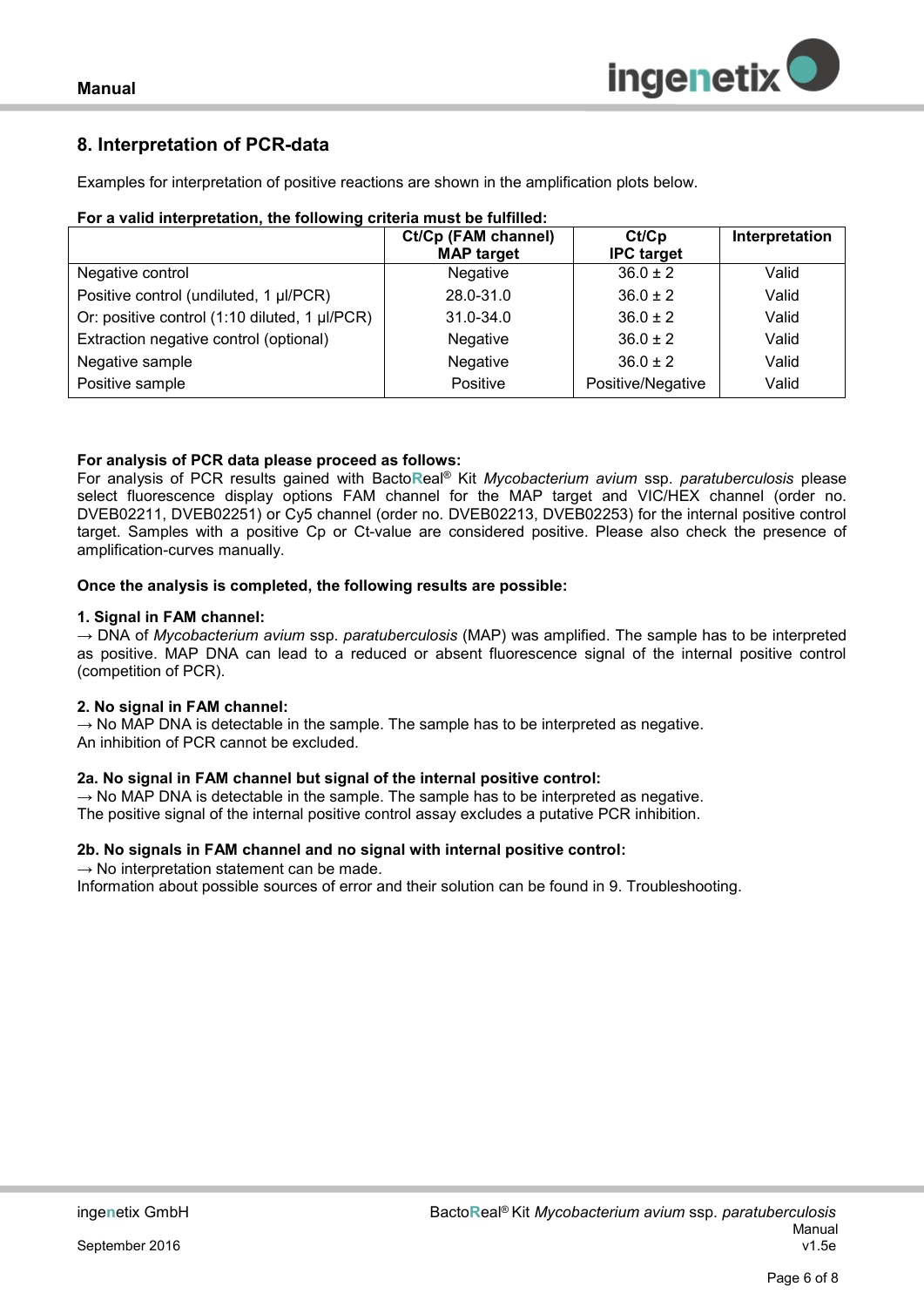